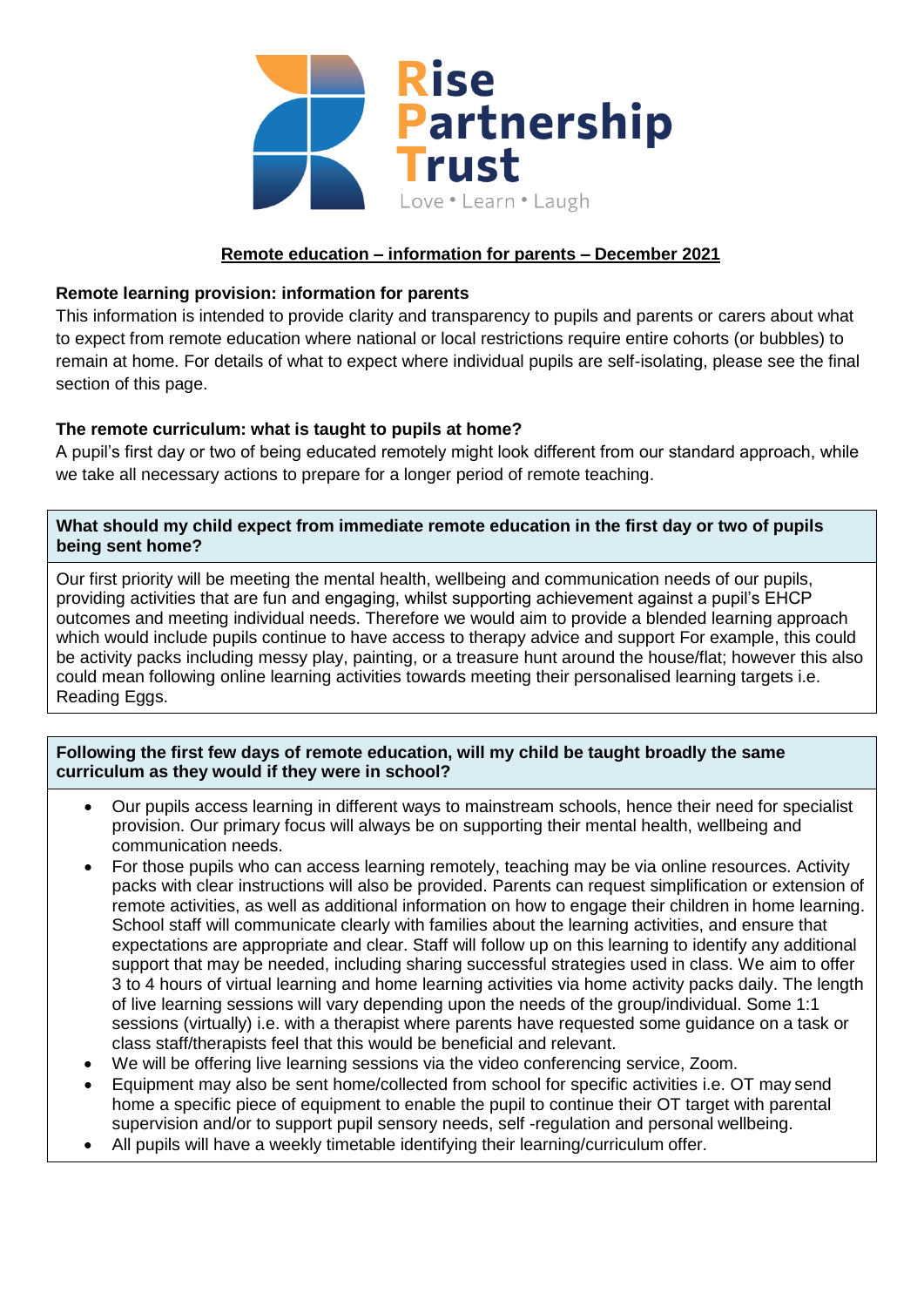

# **How long can I expect work set by the school to take my child each day?**

We expect that remote education (including remote teaching and independent work) will take pupils broadly the following number of hours each day:

Key Stage 1: We aim to offer 3 to 4 hours of remote learning activities daily Key Stage 2: We aim to offer 3 to 4 hours of remote learning activities daily Key Stage 3 & 4: We aim to offer 3 to 4 hours of remote learning activities daily

### **How will my child access any online remote education you are providing?**

- In order to ensure that pupils are provided with opportunities to meet their social and emotional needs, we will be offering 3-4 Live Teaching Group sessions via Zoom.
- Some pupils will receive 1:1 video sessions, as appropriate.
- All pupils will be provided with both online and offline activities to complete when they are not in a Live Teaching Group session. Examples of online activities and platforms our pupils might use are: Reading Eggs, Mathseeds, Purple Mash, Discovery Espresso, London Grid for Learning - Talking Stories, Oak National Academy Specialist Lessons, and activity videos recorded by our staff.

### **If my child does not have digital or online access at home, how will you support them to access remote education?**

We recognise that some pupils may not have suitable online access at home. We take the following approaches to support those pupils to access remote education:

We have now provided over 50 Department for Education devices to our families, and are waiting for more devices to be in stock and delivered – these will also be distributed to eligible pupils.

In addition to digital devices, we also offer our families a choice in how they receive the remote learning packs (print – by post, or via e-mail).

### **How will my child be taught remotely?**

We use a combination of the following approaches to teach pupils remotely:

- Remote learning packs.
- Live Teaching Group sessions.
- 1:1 video sessions, as appropriate.
- Online learning resources and activities
- A small number of pupils will be offered the opportunity to join other Live Teaching Group sessions, as appropriate.